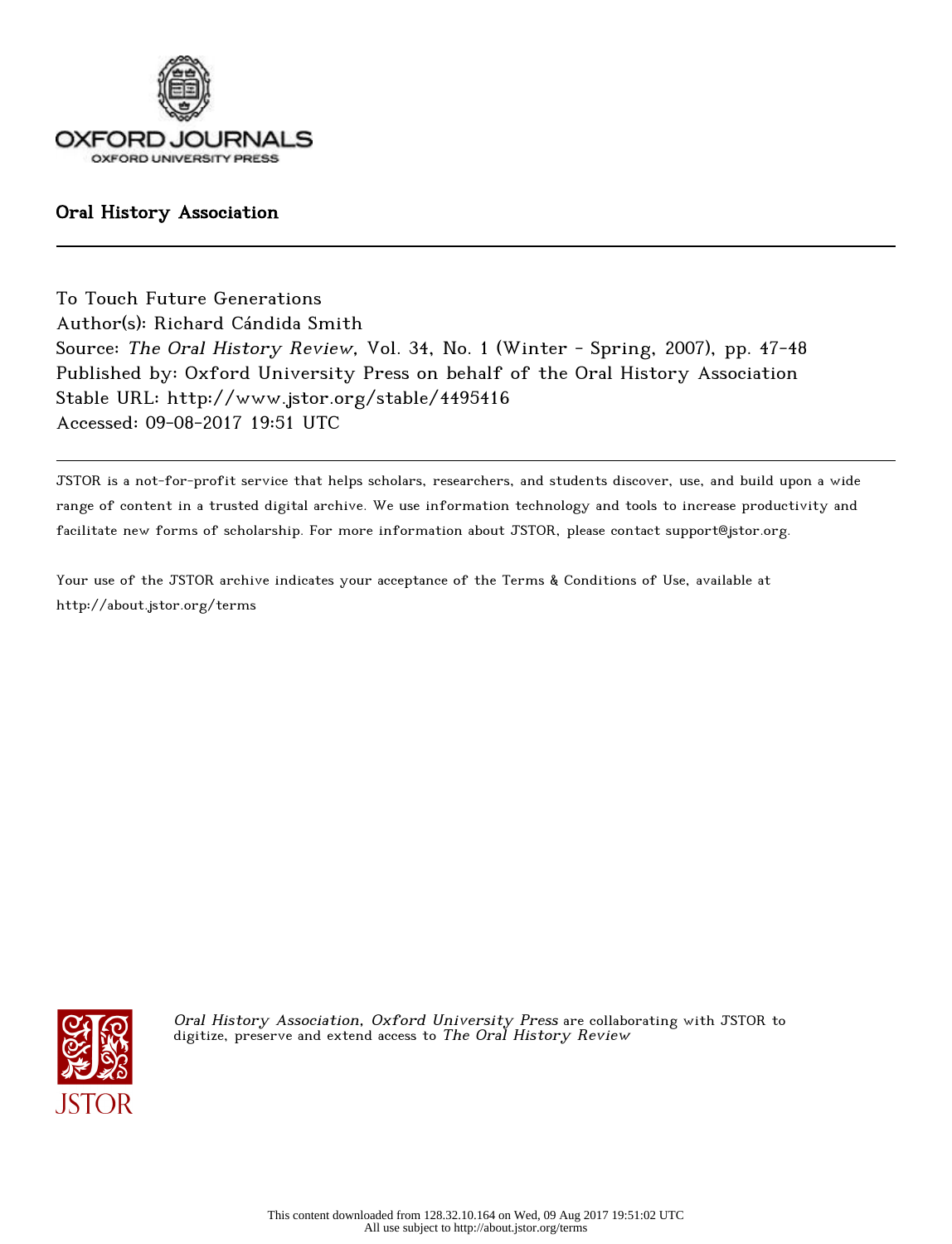## To Touch Future Generations

 I first met Willa Baum over twenty years ago when we sat side by side on a tour bus one Saturday afternoon at an Oral History Association meeting. At this point, I cannot remember exactly the city or the subject of the tour. I have never forgotten my conversation with Willa, in part because I was meeting one of the pioneers of the Oral History Association but even more so because I was impressed by the fervor of her position. She wanted to know about the projects I was working on and who I was interviewing. After I told her what I was up to, she expressed disappointment that I planned on publishing an arti cle based on the interviews. "Why couldn't the words of the interviewees stand on their own without a whole bunch of interpretation?" she wondered, "Why couldn't I work to get their perspectives out more broadly instead of my own?"

 For the next hour we debated whether, in order to get the best possible interview, the interviewer needed to be thinking how what was being recorded might translate into material for an article or a book. We both had strong opinions on the sub ject, and I know that two decades later, neither of us had come around to the other's side. Almost every time I ran into her, she teased me about our first conversation and asked if I was still clinging to my regrettable, and to her, backward-looking, convictions.

 During our conversation, Willa was a good debater, mak ing her points carefully and cogently. She was also one of the best listeners I have encountered. She heard what I had to say. Her commitment to oral history came from an intense interest in what others said. She did not abandon her own perspec tives, but she knew that in order to learn from another person, one has to start by listening, by asking probing questions that

Richard Cándida Smith is a Professor of History and Director of the Regional Oral History Office.

The Oral History Review, Vol. 34, Issue 1, pp. 47-48, ISSN 0094-1223, electronic ISSN 1533-8592. ? 2007 by the Oral History Association. All rights reserved. Please direct all requests for permission to photocopy or reproduce article content through the University of California Press's Rights and Permissions website, at http://www.ucpressjournals.com/reprintinfo.asp. DOI: 10.1525/ohr.2007.34.1.47.